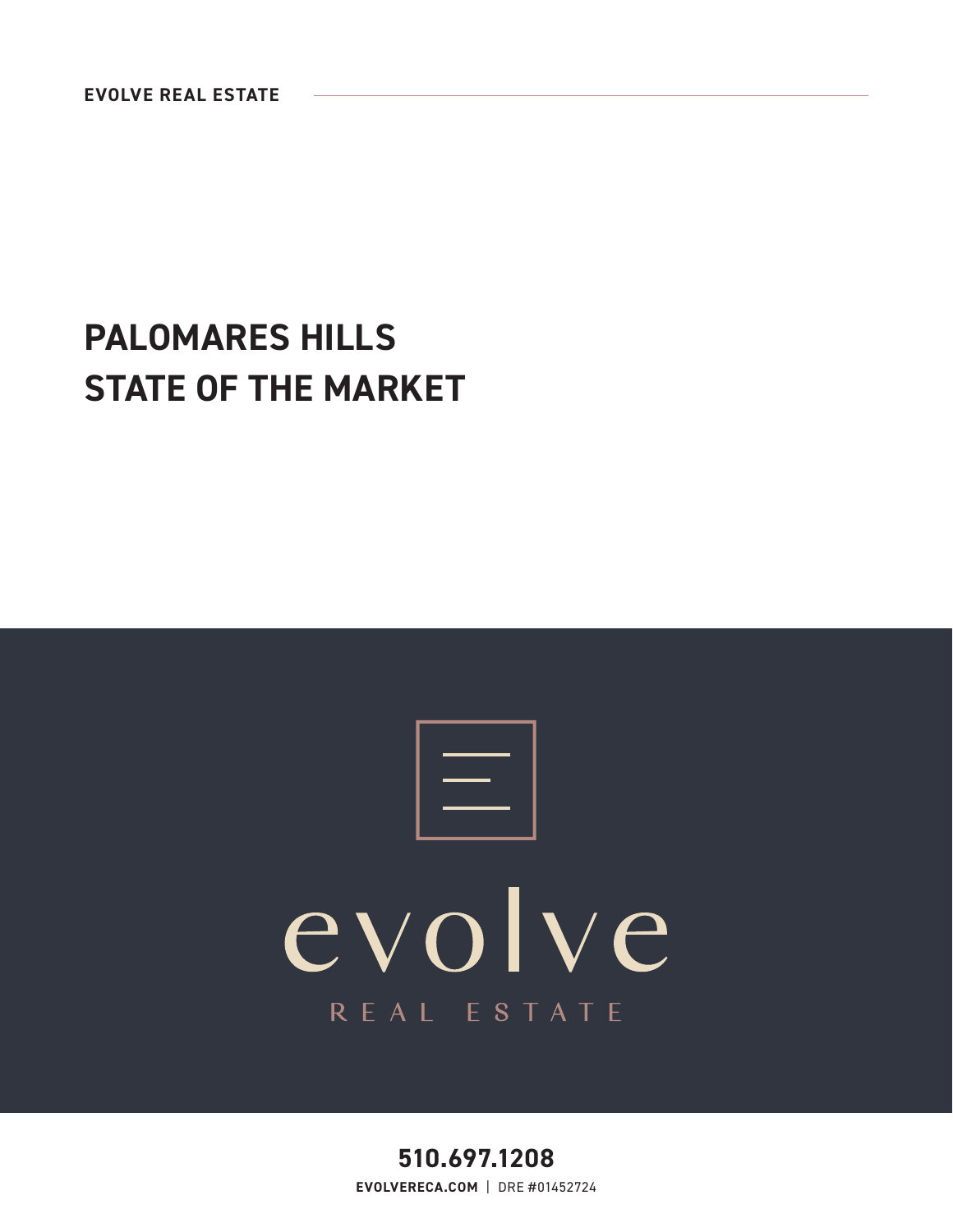### **BUYING AND SELLING GUIDE TO REAL ESTATE IN PALOMARES HILLS**

As a top-producing local real estate team, we're committed to giving you excellent, personalized service. This guide offers a timely analysis of the single-family home market for the Palomares Hills neighborhood in Castro Valley, CA, that will answer your questions and help you develop a winning buying or selling strategy.

As we write this guide, we're still navigating through the COVID-19 pandemic. It impacts the real estate market in several key ways, which we'll discuss in the first section below. Interest rates remain historically low, but they have begun to rise as uncertainty around the pandemic has waned. Lower interest rates encourage potential buyers to take advantage of low-interest financing, make real estate investments safer compared to other assets like stocks, offer a higher return than government bonds, and offset many of the pandemic's negative economic effects.

While the fundamentals of developing a winning buying and selling strategy remain the same, you should also take into account the current housing market indicators in the local market. With that aim in mind, this guide will cover the following topics:

- Housing Market Behavior During the Pandemic
- Castro Valley Housing Trends for Single-Family Homes
- Key Housing Market Indicators for Palomares Hills (94552 Zip Code)
- The Importance of Listing a Home at the Right Price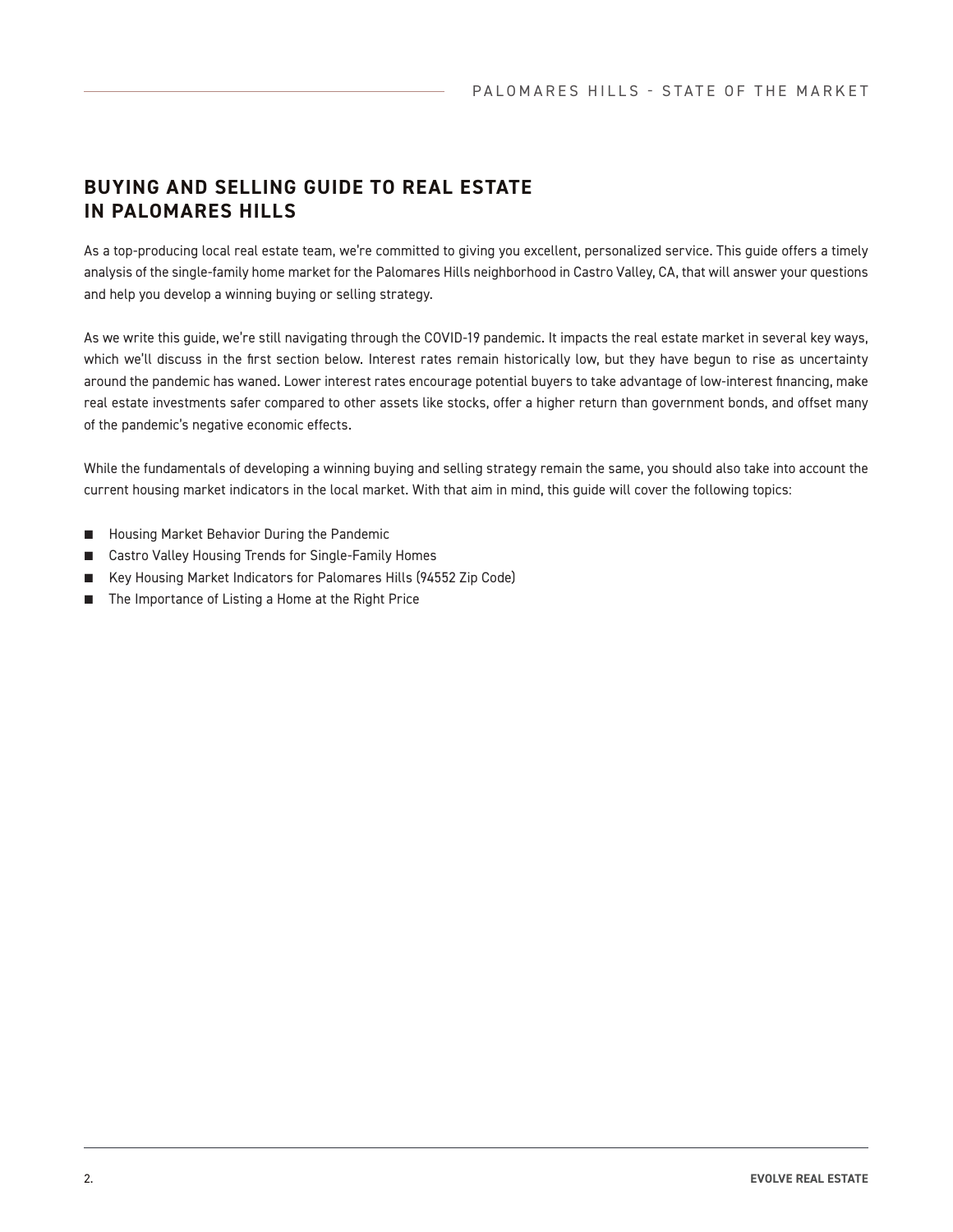#### **HOUSING MARKET BEHAVIOR DURING THE PANDEMIC**

Overall, the single-family home market has experienced high demand over the last 12 months, causing prices to climb higher. After prices briefly declined early in the pandemic, they quickly began moving higher starting in the summer of 2020. In April 2021, the Castro Valley median single-family home price rose massively to an all-time high.



Year-over-year, the median single-family home price has been positive over the last 12 months, and price gains in 2021 have been particularly high. As we enter into the spring and summer months, demand will likely increase in the area, driving prices even higher.



TTM, Year-over-Year

The year-over-year price gains have been strong for the last 12 months. With the persistent low inventory, we will likely see further price appreciation throughout the year.

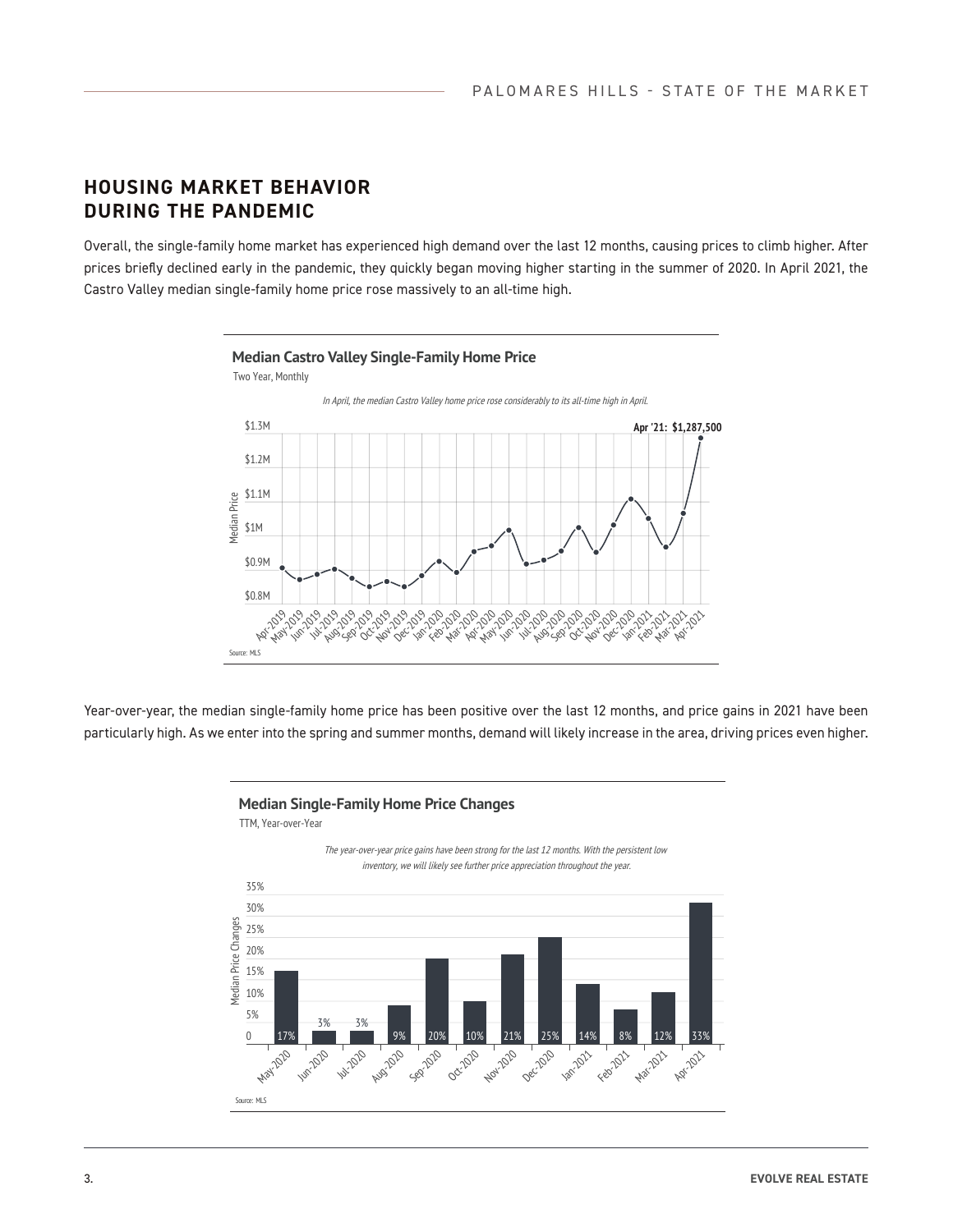Supply/demand and mortgage rates have significantly driven prices over the last year. The Mortgage Bankers Association, for instance, reports a 31% year-over-year increase in new home applications nationwide. Locally, Castro Valley is experiencing an 81% increase in homes sold year-over-year. The caveat to Castro Valley's huge year-over-year increase is that April and May 2020 saw a huge dip in sales due to the pandemic, but sales in April 2021 were still 30% higher than in 2019. At the same time, mortgage rates are at record lows—just under 3%—making houses potentially more affordable even though their prices are higher.



Because of the low-rate environment, homeowners are using this time to refinance. If you bought a home in the last five years, your borrowing rate was likely around 4%; therefore, refinancing would drop your rate by around 1%. In general, homeowners benefit from refinancing if they can lower their rates by at least 1%. For example, dropping a homeowner's rate by 1% would save them over \$500 per month on a \$1,000,000 30-year mortgage. Since mortgage rates dropped so quickly, the number of homeowners who could benefit from refinancing has skyrocketed.

Refinancing also saves homeowners money by providing an opportunity for them to drop private mortgage insurance (PMI), which is the required insurance homeowners pay if they put less than 20% down. Homeowners currently paying for PMI might be able to eliminate the extra monthly payment as long as the value of their home has risen, and they have enough equity in the home. As rates continue to move higher, however, the benefits of refinancing dwindle, so now is better than later if you are thinking about or planning to refinance.

We expect demand to remain high through 2021. Nationally, homes are undersupplied, and we could see a much-needed increase in inventory as sellers try to take advantage of high demand. Whether you're planning to buy, sell, or stay in your home, we can guide you through the options that best fit your needs.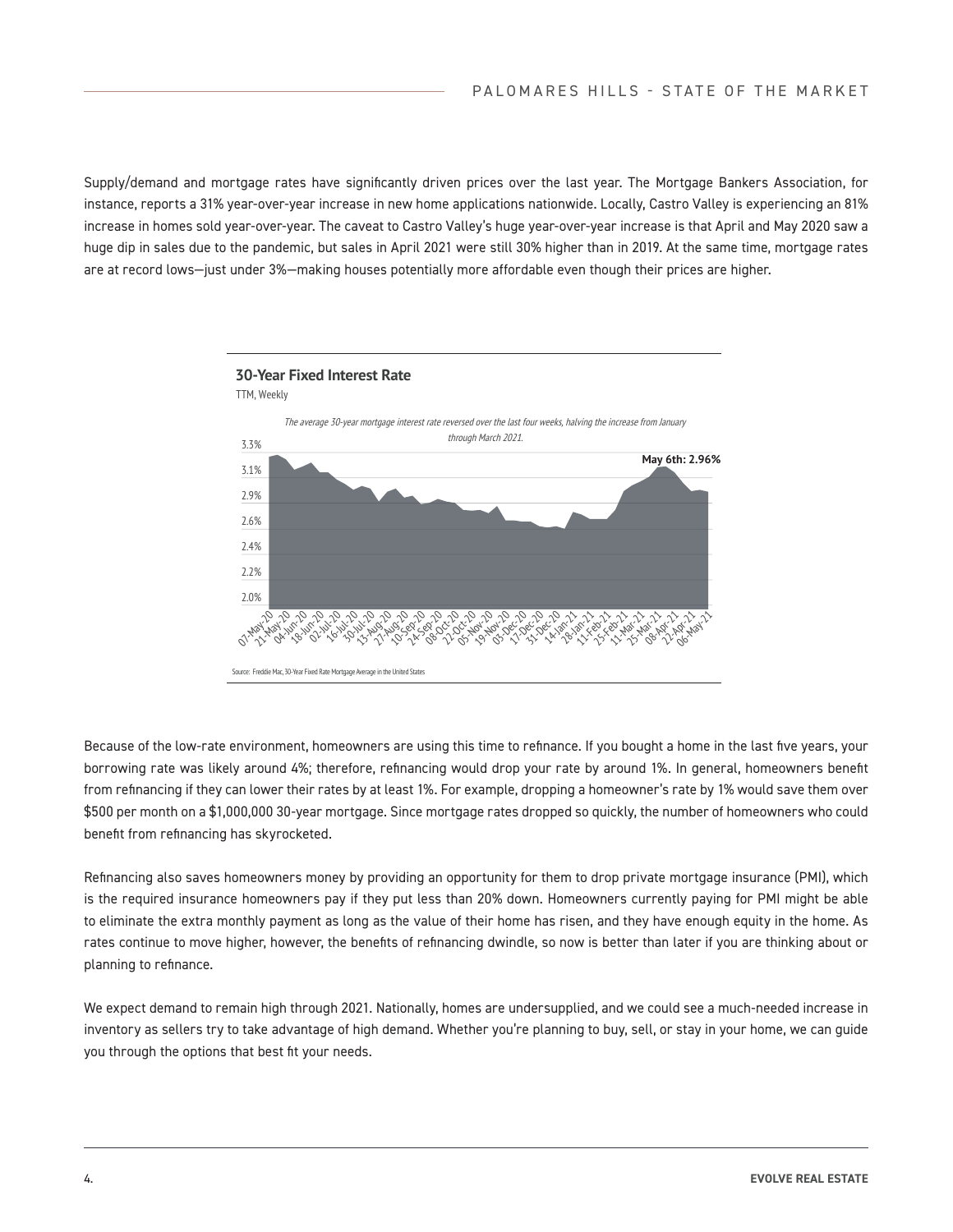#### **CASTRO VALLEY HOUSING TRENDS FOR SINGLE-FAMILY HOMES**

Single-family home inventory began to climb at the start of 2021, but dipped lower in April due to the high sales. Total inventory trended lower over the last 12 months. In 2020, fewer people wanted to leave Castro Valley and more people wanted to move to the area, which drove inventory down to record low levels. New listings, therefore, improve the current market conditions. As we can see from April, the number of sales offset new listings. This pattern showcases the desirability of single-family homes in Castro Valley. With such a consistently high level of demand, prices will likely continue to appreciate throughout 2021.



Months of Supply Inventory (MSI)—the measure of how many months it would take for all current homes for sale on the market to sell at the current rate of sales—has fallen since April 2020. In California, the average MSI is around three months of supply, which implies a balanced market that doesn't favor buyers or sellers. On average, the single-family home market in Castro Valley tends to favor sellers with about 0.9 months of supply. Currently, single-family homes have 0.3 months of supply, which heavily favors sellers.

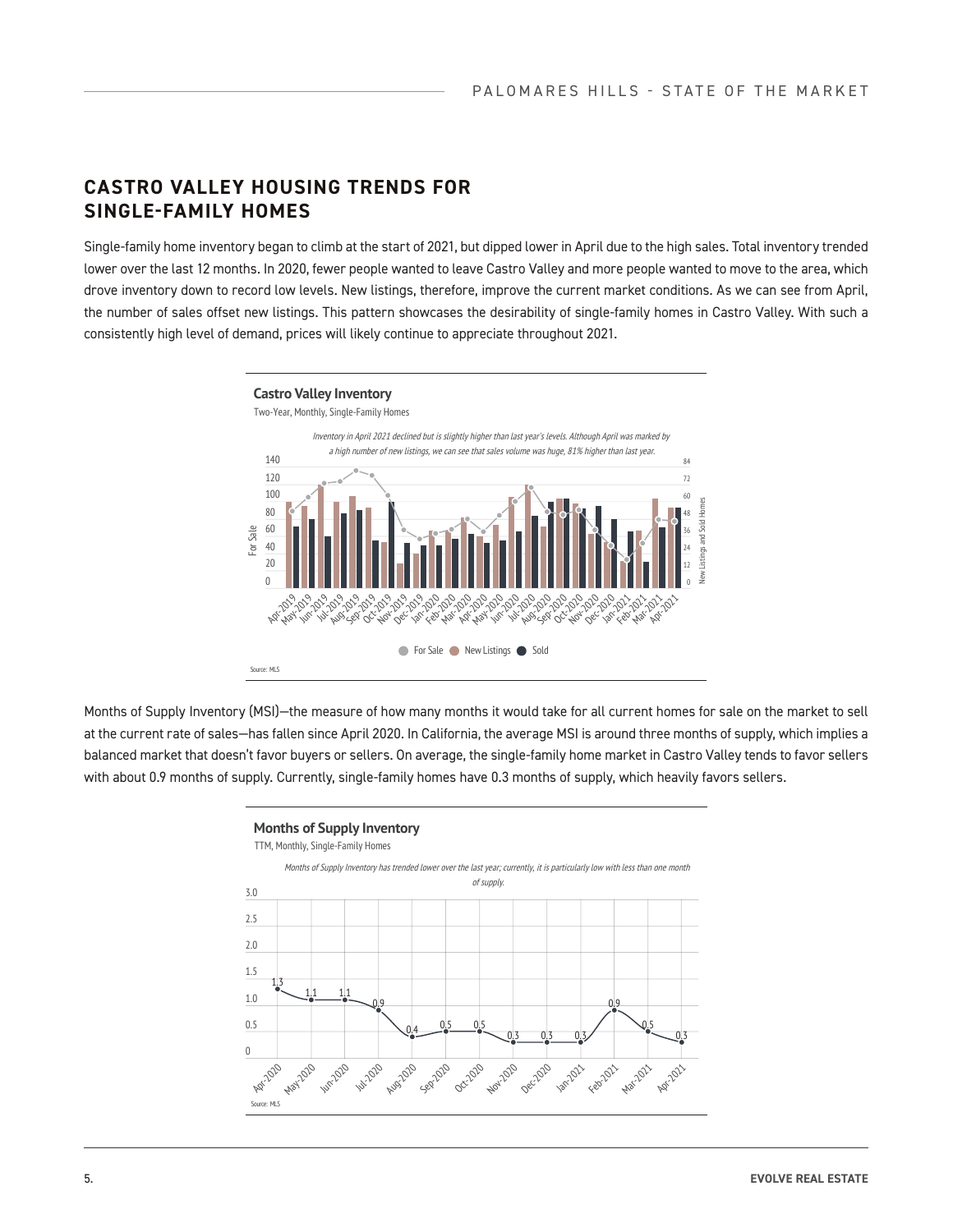#### **KEY HOUSING MARKET INDICATORS FOR PALOMARES HILLS (94552 ZIP CODE)**

In this section, we analyze the Palomares Hills housing market across several key indicators in order to provide the necessary information for you to refine your winning buying and/or selling strategy. As market conditions change, we can look at the data in real time to make the best decisions.



In April, the median single-family home price rose 18% year-over-year, and the average price per square foot rose 35%. We are seeing a mix of higher sales and higher inventory in the area, which benefits the market. Palomares Hills is in a near-perpetual state of housing undersupply, so more homes coming to market helps satiate the high demand.

#### **Buyer's vs. Seller's Market**

March 2021, 94552 Zip Code, Single-Family Homes



Source: MLS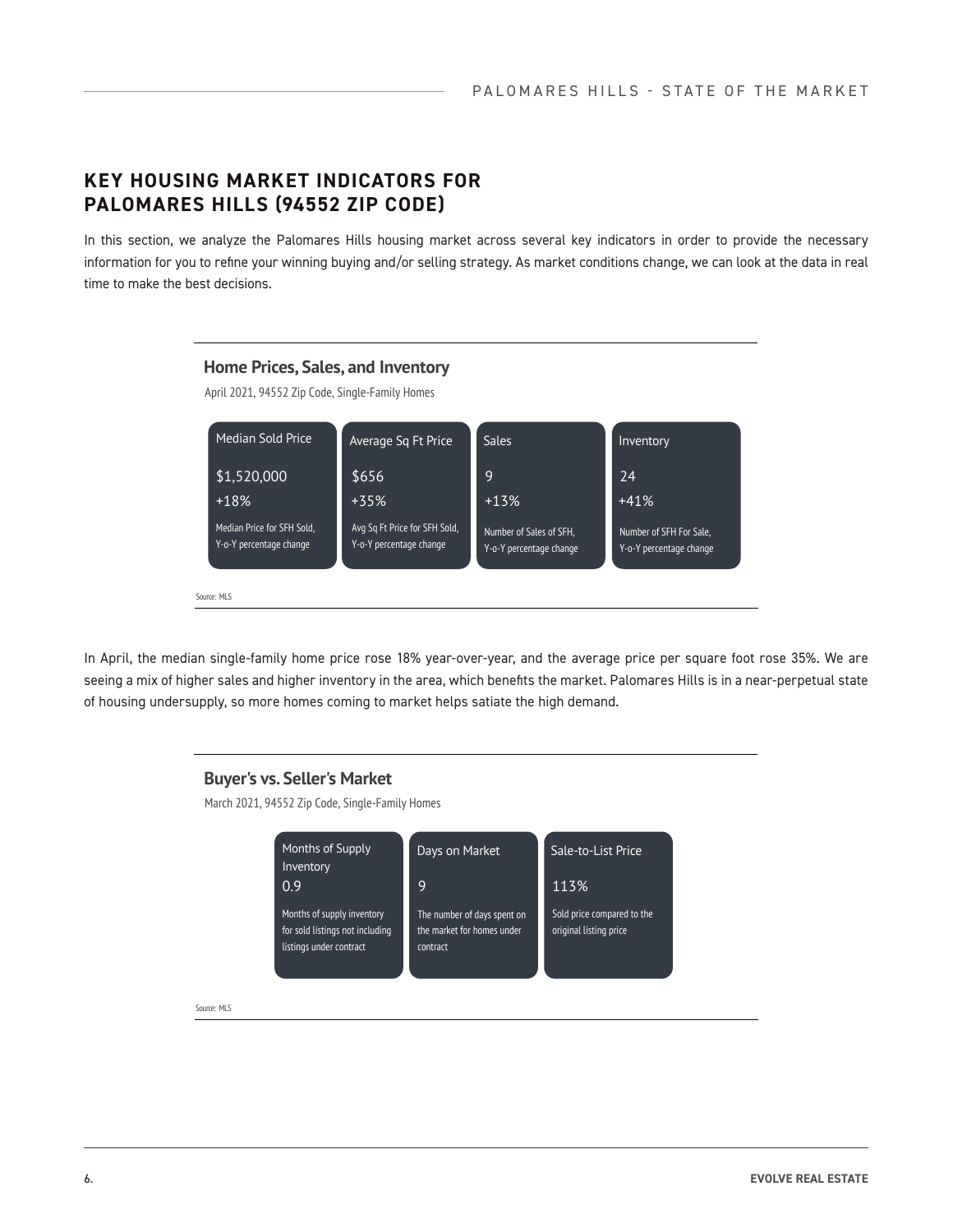In April, the housing market strongly favored sellers.

MSI is low with less than one month of supply for single-family homes, firmly favoring sellers and showing how the demand for homes in the area far outpaces supply. Because the environment favors sellers, we could see more inventory come to market. We anticipate that more potential sellers may try to capitalize on the current market conditions as we enter the spring selling season.

The current Days on Market (DOM) implies that sellers should expect offers to be accepted in about nine days. If it takes longer to receive offers, sellers should consider reducing their prices. Buyers should proceed with caution and consult with an experienced agent before making an offer on a home that has been on the market for longer than the average DOM, because the price may be too high, or something may be wrong with the property.

Sale-to-list-price ratio—a measure of the difference between the original list price of the home and the final sale price—reflects the negotiation power of homebuyers and home sellers under current market conditions. In April, the average single-family home sold for 113% of its original list price, so buyers and sellers should expect to negotiate offers above list price.

While the indicators above favor sellers, buyers can take advantage of the current low-rate environment that makes homes much more affordable.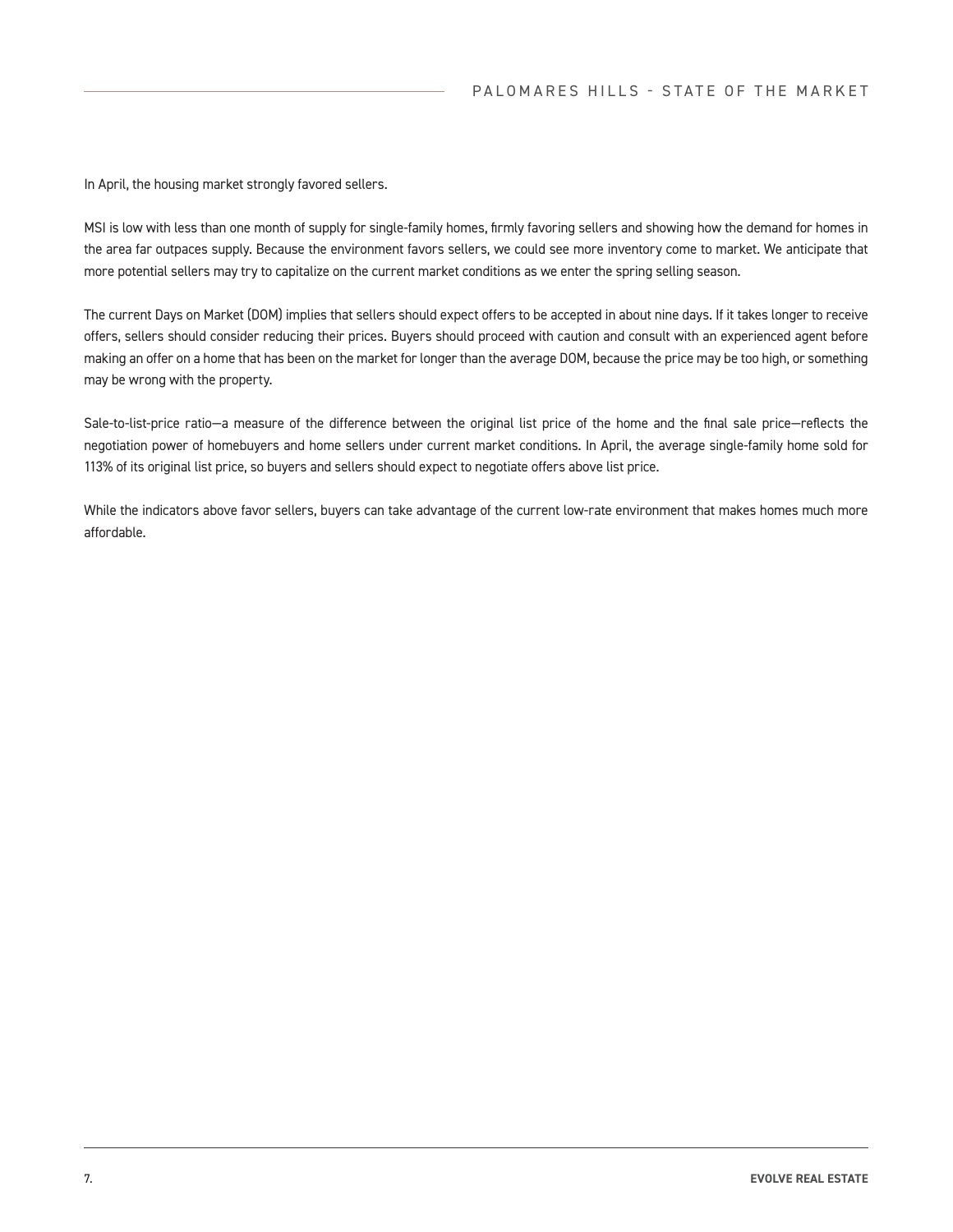### **THE IMPORTANCE OF LISTING A HOME AT THE RIGHT PRICE**

**Impact of Price Changes**

We can split homes sold into two categories: homes sold without price reductions and homes sold with one or more price reductions. Price reductions may indicate problems that need to be fixed, poor marketing, and/or bad showings. More often, however, price reductions occur because the home was overpriced and misaligned with market data from the time it was first listed.

Overpricing a home can create a negative feedback loop: initial offers fail to materialize because the home is overpriced, the Days on Market surpasses the average, and new potential buyers assume there's something wrong with the property. More price reductions and low offers may follow as the home sits on the market, which causes the final selling price to come in below what the property could have garnered had it been priced correctly in the first place.

For an example of such a scenario, we can look at the single-family home data in March (no homes sold with a price change in April).



A total of five homes sold without price changes, recording an average of 111% of their original list prices and spending only 18 days on the market. In contrast, the one home that sold with one or more price reductions recorded just 93% of its original list price and spent over three times as long (65 days) on the market. These numbers underscore the importance of a well-informed pricing strategy.